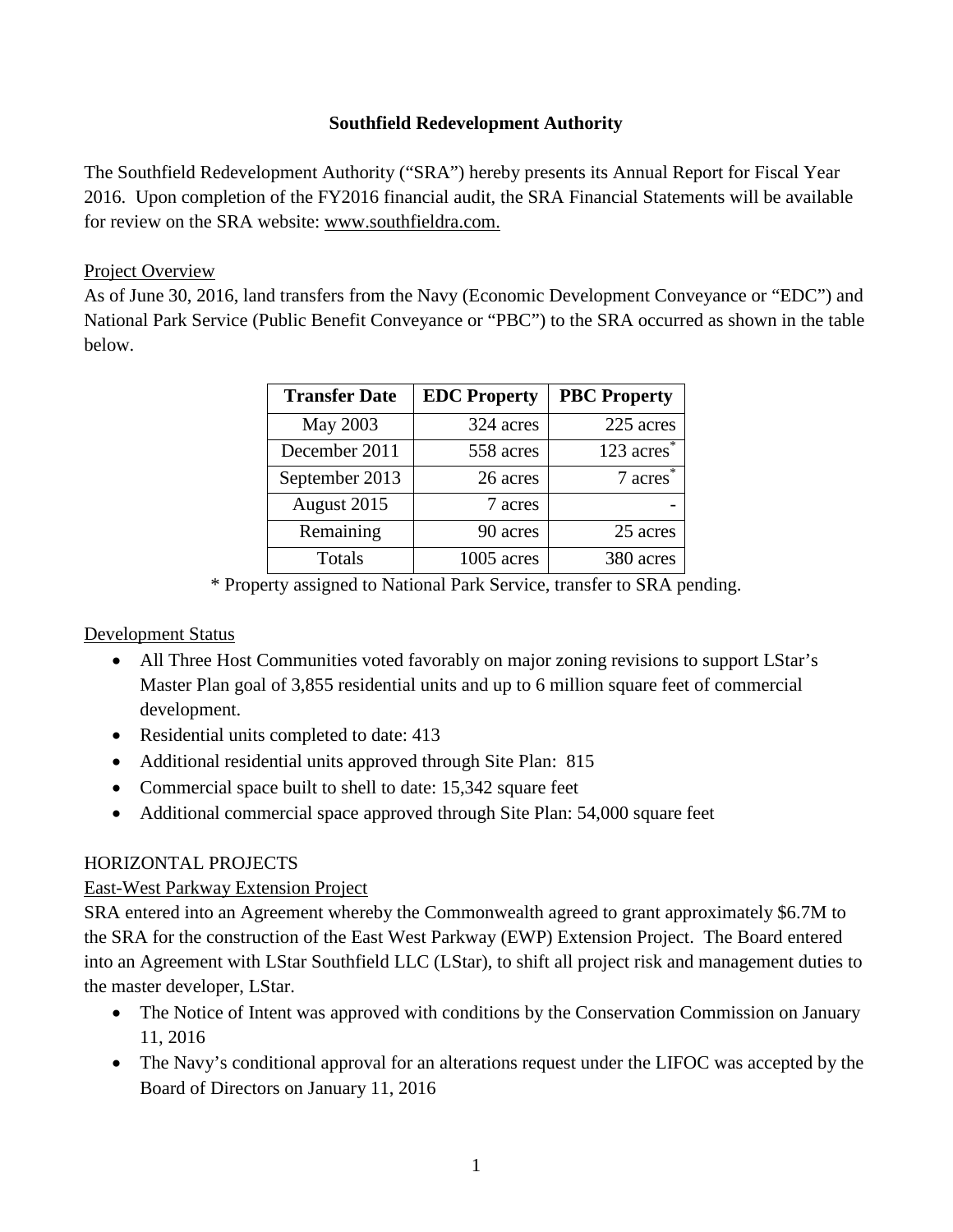- The Approval Not Required (ANR) subdivision plan for the EWP Extension parcels was endorsed by the Applicable Subdivision Board on February 1, 2016
- The Land transfer from LStar to SRA of 6 parcels within the Right of Way of the EWP Extension Project was completed on February 1, 2016
- The EWP Extension Agreement with MassDOT was executed by the Board on April 11, 2016
- The Board approved the form of an EWP Extension Project Management Agreement with LStar Southfield LLC & a Construction Contract with LM Heavy Civil Construction LLC on June 27, 2016

## Other Improvements

- SRA's TACAN Outfall Drainage Ditch Improvements Project was completed by SumCo Eco Contracting
- The Definitive Subdivision Plan for LStar's Market Street Project was approved with conditions by the Applicable Subdivision Board on June 27, 2016
- The Notice of Intent for LStar's Market Street Project was approved with conditions by the Conservation Commission on June 27, 2016

# VERTICAL PROJECTS

## John M. Corcoran & Co, LLC – Town Center Apartments

- Approval Not Required (ANR) subdivision plan was endorsed by the Applicable Subdivision Board on April 11, 2016
- The Development Plan was approved by the Special Permit Granting Authority on April 25, 2016
- Site Plan Application for 265 apartments and 14,000 square feet of ground floor commercial space was approved with conditions by the Permit Granting Authority on April 25, 2016
- A Certificate of Performance on Parcel 58-597-15 to allow the sale of land for the Town Center Apartments was approved by the Applicable Subdivision Board on April 25, 2016
- A Quitclaim Deed for Parkway Parcels 3-1-T and 4-2-T, to be conveyed from SRA back to LStar and transferred from LStar to John M. Corcoran & Co for the Town Center Apartments, was executed by the Board of Directors on June 27, 2016

## Pulte Homes of New England, LLC - Woodstone Crossing

• As of June 30, 2016 the first of the four condominium buildings (50 units each) was near completion

Pulte Homes of New England, LLC - Brookfield Village

- Two Notice of Intents, for Infrastructure and for Residential Development, were approved with conditions by the Conservation Commission on July 13, 2015
- The Definitive Subdivision Plan was approved by the Permit Granting Authority on July 27, 2015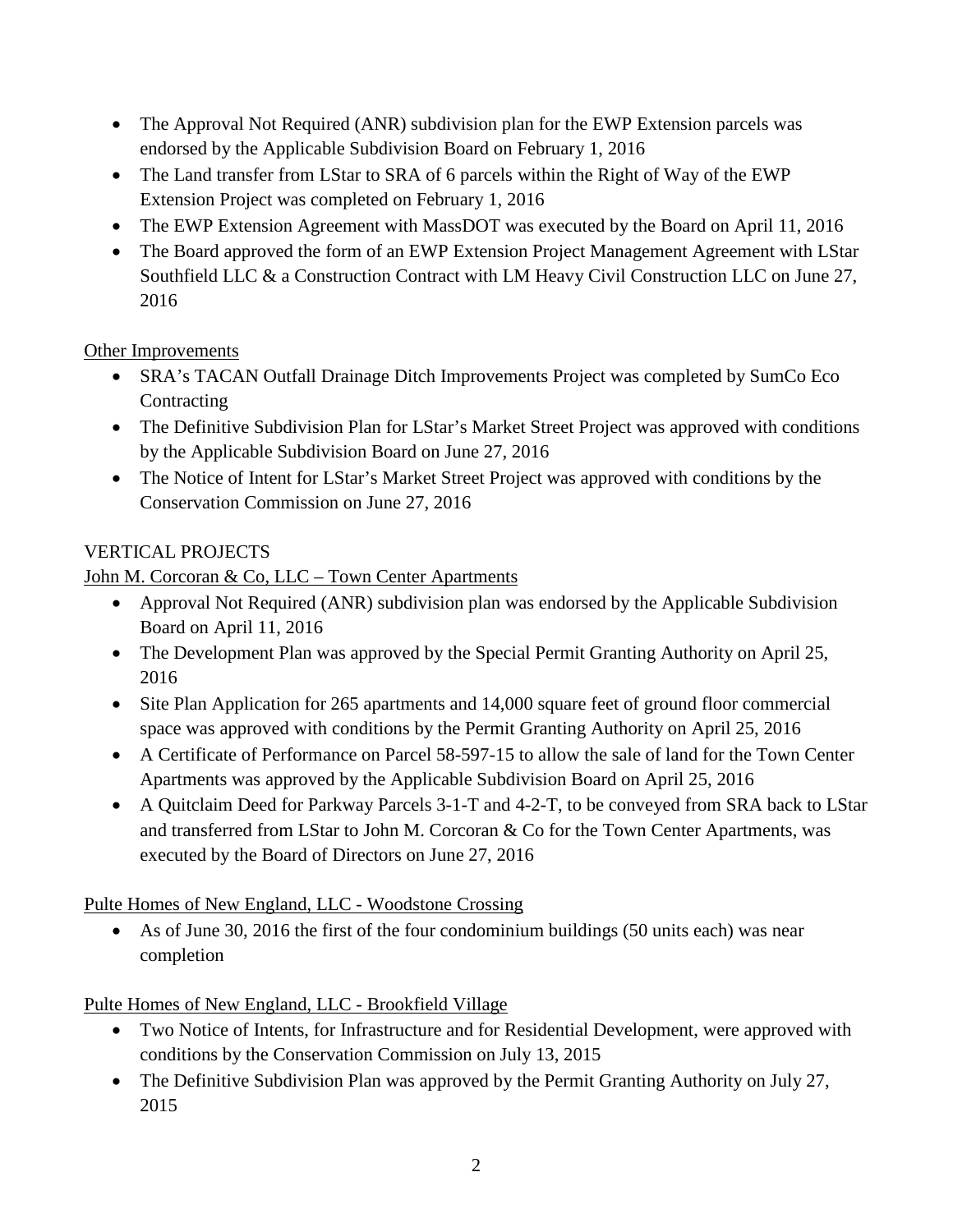- Site Plan Application for 81 Single Family homes and 27 Townhomes was approved with conditions by the Permit Granting Authority on July 27, 2015
- The Approval Not Required (ANR) subdivision plan was endorsed by the Applicable Subdivision Board on July 27, 2015
- Variance requests were approved by the Variance Granting Authority on August 10, 2015
- Closing Documents were executed by the Board of Directors on June 27, 2016
- As of June 30, 2016 foundations and framing of several single family homes had begun

## Northland Residential – Dorset Park

- Closing Documents for the Dorset Park Project were executed by the Board of Directors on July 13, 2015
- Site Plan Application for 26 Single Family homes was approved with conditions by the Zoning Enforcement Officer on July 14, 2015
- As of June 30, 2016 six single family homes were under construction

# William B. Rice Eventide – Fairing Way

• As of June 30, 2016 the exterior and interior building elements of Phase 1 of the Senior Housing project were near completion

## Financial - Revenues and Expenses

The Fiscal Year 2016 General Fund operating budget was approved at \$2,075,815. Expenditures totaled approximately \$2,040,282 million, of which debt service comprised 50%. FY16 Revenue sources totaled \$1,502,898. Fund Balance reserves were utilized for the shortfall between Revenues and Expenses.

## Southfield District Tax Rate

Tax rates are approved by the Massachusetts Department of Revenue based upon all revenue receivables. The tax recapitulation (RECAP) requires reporting of all anticipated income and all authorized expenditures for a given year. This calculation yields a tax rate.

- FY16 Southfield Certified Values \$152,177,280
- A single tax rate of \$0.54 for the District was approved raising \$82,175 in district tax.
- The District Tax was billed in the last two quarters of FY16 through inclusion within the Host Communities tax bills.
- During FY16 Southfield property owners received for the first time Real Estate tax bills from the Host Communities with the addition of the District Tax.

## Outstanding Receivables

There were minimal outstanding General Fund receivables in the amount of \$7,976.85 as of June 30<sup>th</sup>.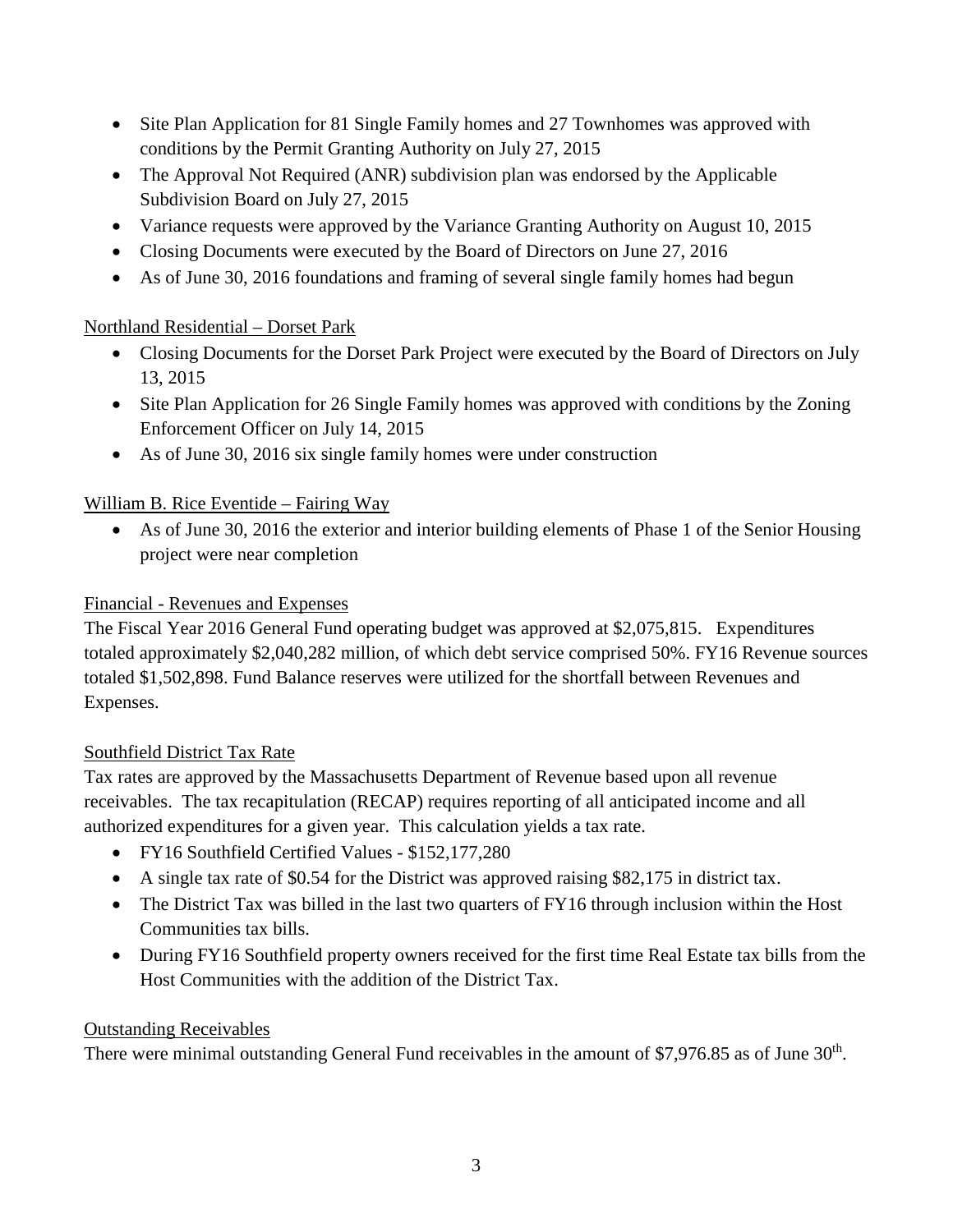#### Infrastructure Bond

The 2010A Infrastructure Development Revenue Bonds ("Bonds") in the amount of \$12.55 million were issued on August 9, 2010. The Bonds are secured by Assessments and Pledged Revenues levied on each Parcel of Assessed Property. The Assessments have been imposed upon the real property within the boundaries of the SouthField project, and are limited to those properties transferred under FOST 1 and 2 (June 2006 conveyance to LNR South Shore, LLC). Assessments are equal to the interest and principal on the Bonds and estimated administrative expenses related to the Bonds. The Assessment Roll is updated each Tax Year. In FY16, the SRA and Host Communities were required to pledge \$589,370.42 from dedicated Real Estate tax revenue toward the annual debt obligation. The Special Assessment incurred to unimproved land owners as of January 1, 2016 was \$432,142**.** Together these two amounts totaled the FY16 bond payments due of \$1,021,512.42.

### Parkway Bond

Utilizing funds from the Commonwealth of Massachusetts, construction of the East-West Parkway ("Parkway") began in 2010. With the initial construction phases of the Parkway completed, the roadway opened in August of 2013. An Amendment to the Parkway Financing Agreement deferred the annual financial obligation to June 30, 2020 with the aggregate deficiency obligations from FY13 through FY18 to be amortized over the existing Parkway debt service in annual pro rata amounts. All Parkway deficiencies are certified by the Massachusetts Department of Revenue.

### Free Cash

The undesignated fund balance in the general fund at the end of each fiscal year is submitted to the Massachusetts Department of Revenue for certification of Free Cash. The chart below indicates amounts certified in prior years.

| <b>FREE CASH</b> | FV11      | FY12      | GV17       | WY14     | GV15              |
|------------------|-----------|-----------|------------|----------|-------------------|
| General Fund     | 1,010,951 | 1,654,836 | 786<br>494 | .039,658 | 1,696<br>$\Omega$ |

As of the time of this writing, the FY2016 free cash has not been certified.

\$209,000 from free cash was authorized during Fiscal Year 2016: \$98,000 was authorized to supplement the general fund Legal budget; \$111,000 was authorized for the TACAN Outfall Drainage project.

### Enterprise Funds

The SRA provides water supply and sewer disposal to customers within the district of Southfield. This is done so as a consecutive water system and through contractual agreement with the Town of Weymouth. The SRA previously adopted Chapter 44, Section 53F ½ of the General Laws for water and sewer activities to create the Enterprise Fund. Revenues collected are dedicated solely to offset operating expenditures. Any excess balance at year end remains with the fund.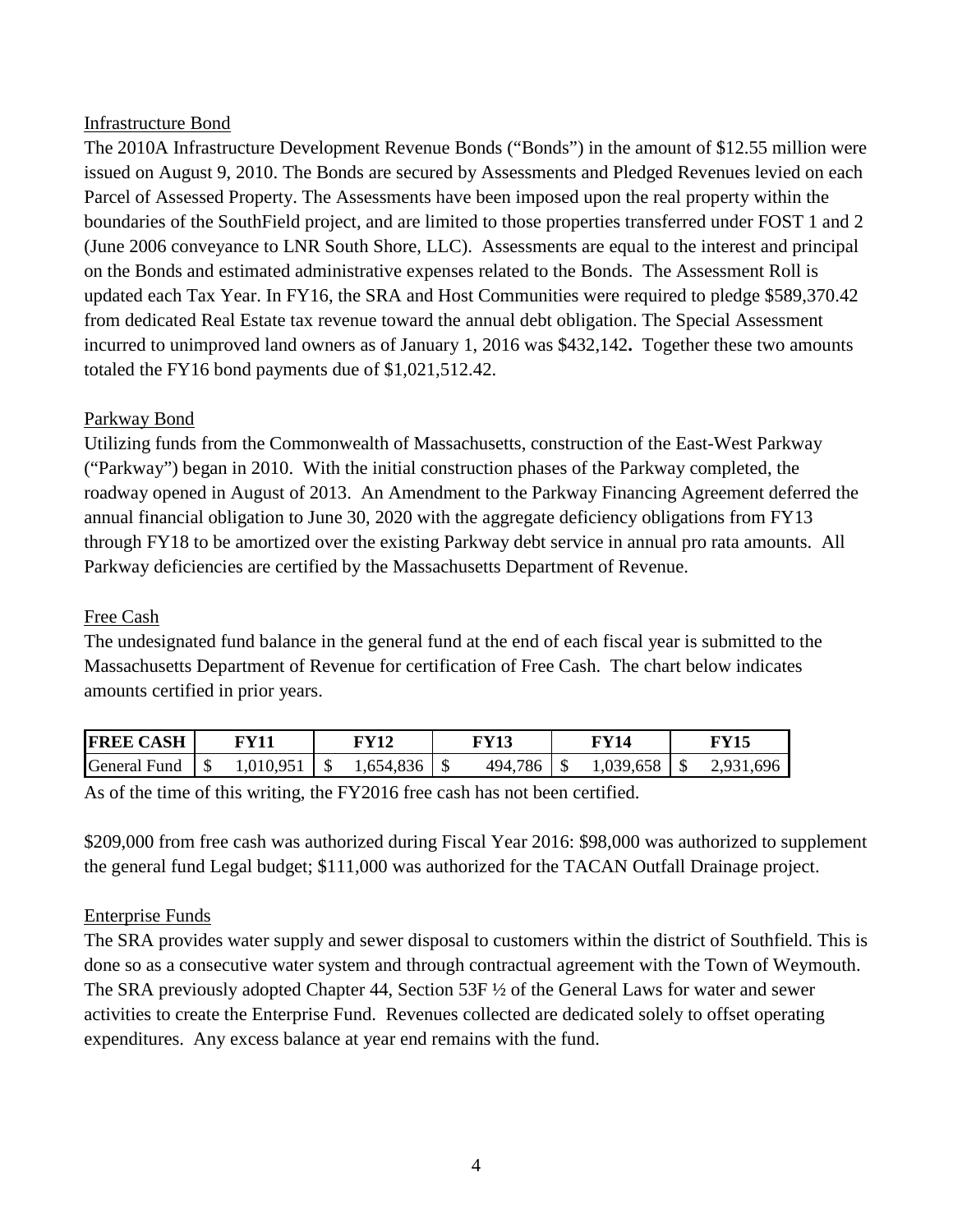The FY2016 Water/Sewer Enterprise Fund Revenue was \$613,388 of which \$64,371 was collected in sewer connection fees contractually due to the Town of Weymouth. FY16 Expenses were \$542,070 of which \$521,113 was expended for water supply and sewer discharge. The FY16 rate structure was two tiered with a user fee of \$15.75 per 100 cubic feet for usage less than 900 cubic feet per month and \$23.75 for usage greater than 900 cubic feet per month.

The Water/Wastewater Agreement between the Town of Weymouth and the SRA was due to expire on June 30, 2016 and was extended on June 27, 2016, open ended, until a final solution for a permanent water supply was identified to complete the Union Point project.

### Retained Earnings

The undesignated fund balance in the enterprise fund at the end of each fiscal year is submitted to the Massachusetts Department of Revenue for certification of Retained Earnings. The chart below indicates those amounts certified in prior years. Retained Earnings were not utilized during Fiscal Year 2016.

| <b>Retained Earnings</b> | <b>FY11</b> | <b>FY12</b> | <b>FY13</b>                                    | <b>FY14</b> | <b>FY15</b> |
|--------------------------|-------------|-------------|------------------------------------------------|-------------|-------------|
| Enterprise Fund          |             |             | 183,280   14,433   126,843   220,386   529,780 |             |             |

As of the time of this writing, the FY2016 retained earnings have not been certified.

## Other Post Employment Benefits ("OPEB")

GASB Statement 45 requires state and local governments to begin reporting OPEB costs and obligations. This statement requires that the annual cost and liability associated with OPEB be computed and gradually accounted for within the governmental entity's books and records. With the SRA having fewer than 100 participants covered under the plan it is eligible for an alternative measurement method of reporting. The report includes the calculation for the Actuarial Accrued Liability ("AAL") which is defined as the total projected liability for OPEB covered under the plan. The AAL calculation uses the data on active employees, employees who are eligible for retiree healthcare, current retirees and beneficiaries. Utilizing this approved methodology and an independent firm to perform the calculations, it was previously determined that potential liability was \$288,727. A separate stabilization fund was established for the specific purpose of holding such funds. As of June 30, 2016 this fund had a balance of \$295,054.

## Retirement Board

The SRA is a member of the Plymouth County Retirement Association ("PCRA"). The PCRA is comprised of a five-member Board of Directors with the fiduciary responsibility for the fund assets. The plan assets of the retirement board had a market value of \$834.5 million. The PCRA estimated that as of January 1, 2015 it had an unfunded actuarial accrued liability of \$590.5 million. The fund is accounted for on a calendar-year basis.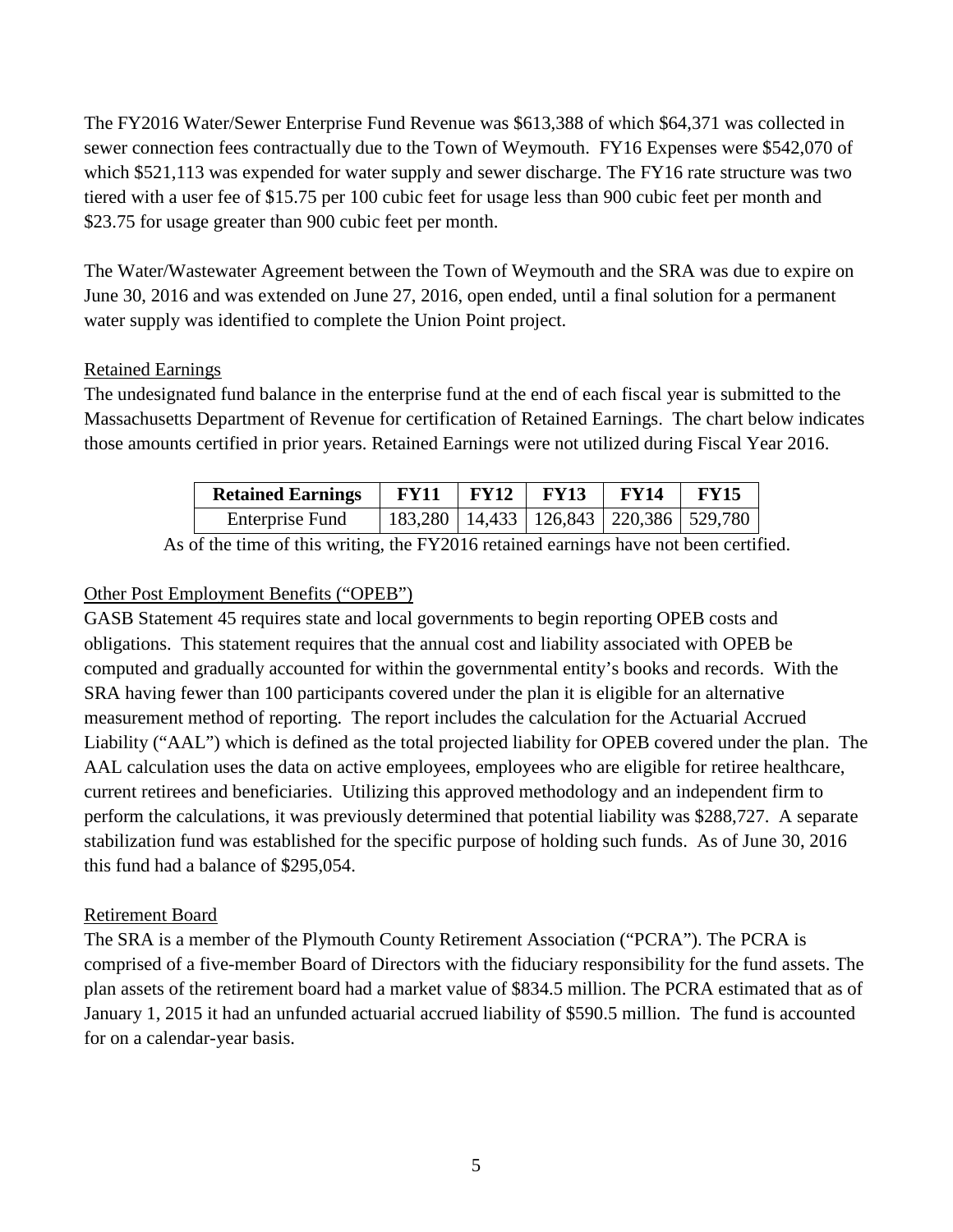#### Cash Management

Investment options are limited and governed by the General Laws. Cash was invested primarily in money market accounts. All SRA financial institutions have been rated by Veribanc as "green with three stars". These ratings are reviewed on a semi-annually basis.

#### Risk Management

The SRA insurance coverage under FY16 policies included: general liability, property, automobile, directors and officer's coverage, worker's compensation, and an additional umbrella liability policy.

#### Advisory Board

The SRA Advisory Board met to review the SRA General Fund and Enterprise Fund Budgets, and then met jointly with the Board of Directors. All Advisory Board recommendations were incorporated into SRA Budgets.

#### Advisory Board members serve at the pleasure:

|           | Weymouth: Carol Karlberg -          | Chairman                                  |
|-----------|-------------------------------------|-------------------------------------------|
|           | Eric Miller                         |                                           |
| Rockland: | Eric Hart -                         | Secretary                                 |
|           | <b>Jesse McSweeney</b>              |                                           |
|           | Abington: Joseph Shea               |                                           |
|           | Hingham: William Koplovsky          |                                           |
|           | <b>Old Colony Planning Council:</b> |                                           |
|           | Bruce Hughes -                      | Vice Chairman                             |
|           | Metropolitan Area Planning Council: |                                           |
|           | Martin Pillsbury                    |                                           |
|           | <b>Gubernatorial Appointments:</b>  |                                           |
|           | Lawrence Leahy                      | <b>Skilled in Real Estate Development</b> |
|           | Benjamin Stone                      | Administration & Finance                  |
|           | (vacant seat)                       | Housing and Economic Development          |

### *Chapter 291 of the Acts of 2014 Section 11 (d)*

*The purposes of the advisory board shall be as follows: (i) to review the annual report of the authority and to prepare comments thereon for the benefit of the authority, the governor and the towns and to make such examinations of the reports on the authority's records and affairs as the advisory board deems appropriate; (ii) to hold regular meetings twice annually with the board of directors of the authority and, at the discretion of the advisory board and with the concurrence of the board of directors of the authority, special meetings with the board of directors of the authority as it deems necessary and appropriate on matters relating to the authority, and to hold meetings at other times as the advisory board may determine; (iii) to make recommendations to the authority on any budget; (iv) to make recommendations to the governor, the general court and the towns*